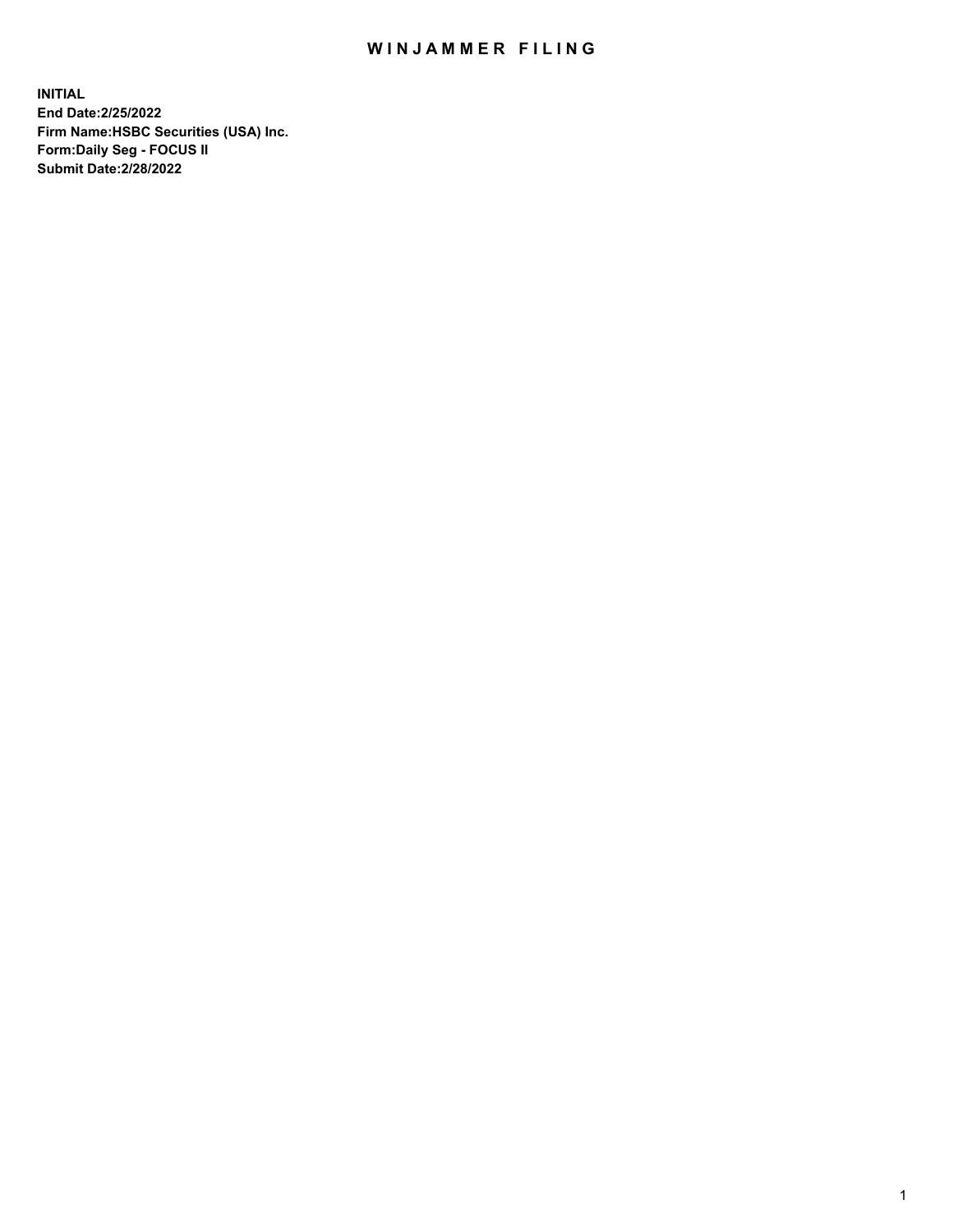**INITIAL End Date:2/25/2022 Firm Name:HSBC Securities (USA) Inc. Form:Daily Seg - FOCUS II Submit Date:2/28/2022 Daily Segregation - Cover Page**

| Name of Company                                                                                                                                                                                                                                                                                                                | <b>HSBC Securities (USA) Inc.</b>                          |
|--------------------------------------------------------------------------------------------------------------------------------------------------------------------------------------------------------------------------------------------------------------------------------------------------------------------------------|------------------------------------------------------------|
| <b>Contact Name</b>                                                                                                                                                                                                                                                                                                            | <b>Michael Vacca</b>                                       |
| <b>Contact Phone Number</b>                                                                                                                                                                                                                                                                                                    | 212-525-7951                                               |
| <b>Contact Email Address</b>                                                                                                                                                                                                                                                                                                   | michael.vacca@us.hsbc.com                                  |
| FCM's Customer Segregated Funds Residual Interest Target (choose one):<br>a. Minimum dollar amount: ; or<br>b. Minimum percentage of customer segregated funds required:%; or<br>c. Dollar amount range between: and; or<br>d. Percentage range of customer segregated funds required between: % and %.                        | 103,000,000<br><u>0</u><br>00<br>0 <sub>0</sub>            |
| FCM's Customer Secured Amount Funds Residual Interest Target (choose one):<br>a. Minimum dollar amount: ; or<br>b. Minimum percentage of customer secured funds required:% ; or<br>c. Dollar amount range between: and; or<br>d. Percentage range of customer secured funds required between:% and%.                           | 15,000,000<br><u>0</u><br>0 <sub>0</sub><br>0 <sub>0</sub> |
| FCM's Cleared Swaps Customer Collateral Residual Interest Target (choose one):<br>a. Minimum dollar amount: ; or<br>b. Minimum percentage of cleared swaps customer collateral required:% ; or<br>c. Dollar amount range between: and; or<br>d. Percentage range of cleared swaps customer collateral required between:% and%. | 75,000,000<br><u>0</u><br>00<br>00                         |

Attach supporting documents CH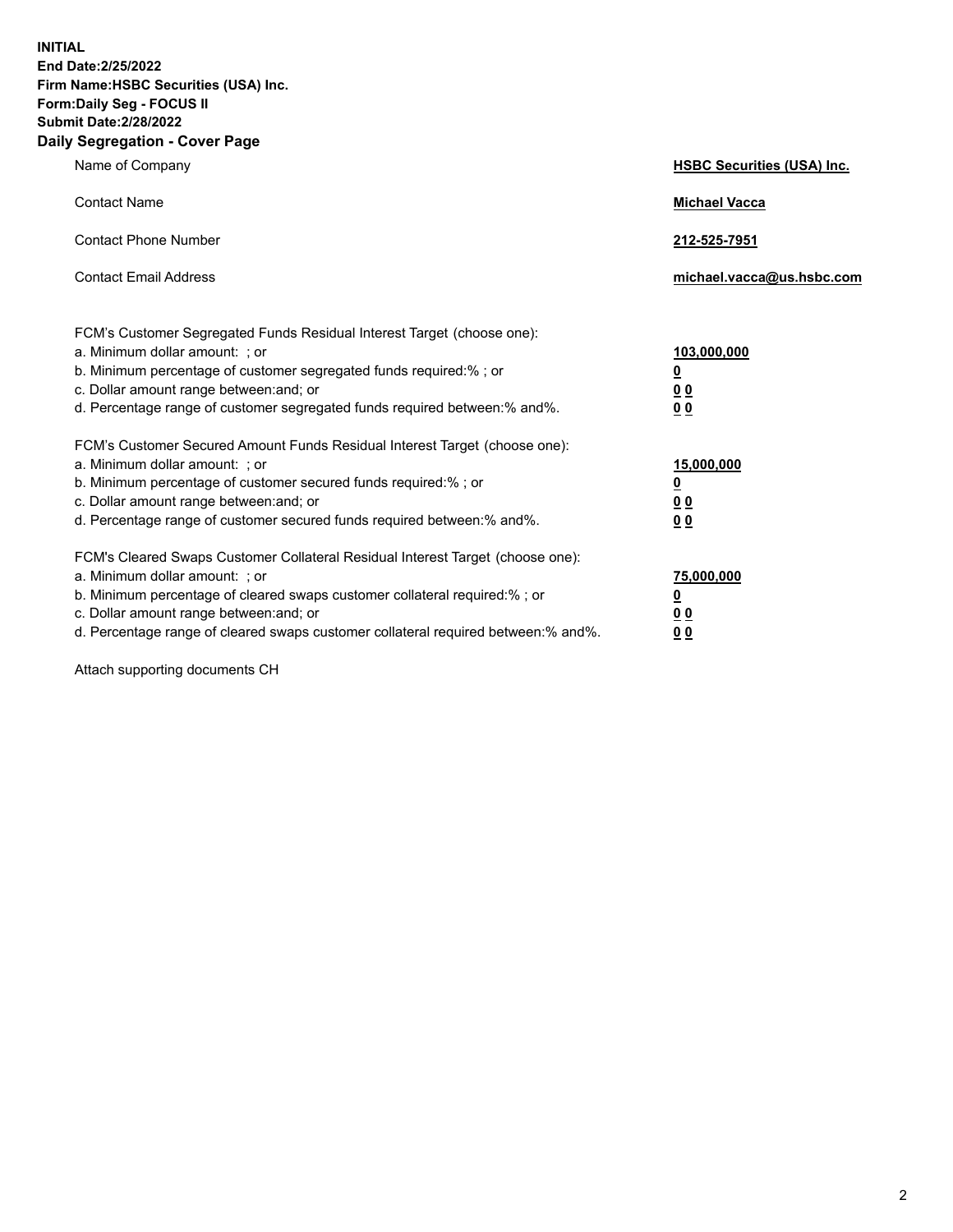**INITIAL End Date:2/25/2022 Firm Name:HSBC Securities (USA) Inc. Form:Daily Seg - FOCUS II Submit Date:2/28/2022 Daily Segregation - Secured Amounts** Foreign Futures and Foreign Options Secured Amounts Amount required to be set aside pursuant to law, rule or regulation of a foreign government or a rule of a self-regulatory organization authorized thereunder **0** [7305] 1. Net ledger balance - Foreign Futures and Foreign Option Trading - All Customers A. Cash **124,918,654** [7315] B. Securities (at market) **50,487,473** [7317] 2. Net unrealized profit (loss) in open futures contracts traded on a foreign board of trade **1,896,279** [7325] 3. Exchange traded options a. Market value of open option contracts purchased on a foreign board of trade **0** [7335] b. Market value of open contracts granted (sold) on a foreign board of trade **0** [7337] 4. Net equity (deficit) (add lines 1. 2. and 3.) **177,302,406** [7345] 5. Account liquidating to a deficit and account with a debit balances - gross amount **2,972,824** [7351] Less: amount offset by customer owned securities **-2,972,651** [7352] **173** [7354] 6. Amount required to be set aside as the secured amount - Net Liquidating Equity Method (add lines 4 and 5) **177,302,579** [7355] 7. Greater of amount required to be set aside pursuant to foreign jurisdiction (above) or line 6. **177,302,579** [7360] FUNDS DEPOSITED IN SEPARATE REGULATION 30.7 ACCOUNTS 1. Cash in banks A. Banks located in the United States **23,656,680** [7500] B. Other banks qualified under Regulation 30.7 **0** [7520] **23,656,680** [7530] 2. Securities A. In safekeeping with banks located in the United States **50,487,473** [7540] B. In safekeeping with other banks qualified under Regulation 30.7 **0** [7560] **50,487,473** [7570] 3. Equities with registered futures commission merchants A. Cash **0** [7580] B. Securities **0** [7590] C. Unrealized gain (loss) on open futures contracts **0** [7600] D. Value of long option contracts **0** [7610] E. Value of short option contracts **0** [7615] **0** [7620] 4. Amounts held by clearing organizations of foreign boards of trade A. Cash **0** [7640] B. Securities **0** [7650] C. Amount due to (from) clearing organization - daily variation **0** [7660] D. Value of long option contracts **0** [7670] E. Value of short option contracts **0** [7675] **0** [7680] 5. Amounts held by members of foreign boards of trade A. Cash **166,340,872** [7700] B. Securities **0** [7710] C. Unrealized gain (loss) on open futures contracts **1,896,279** [7720] D. Value of long option contracts **0** [7730] E. Value of short option contracts **0** [7735] **168,237,151** [7740] 6. Amounts with other depositories designated by a foreign board of trade **0** [7760] 7. Segregated funds on hand **0** [7765]

- 8. Total funds in separate section 30.7 accounts **242,381,304** [7770]
- 9. Excess (deficiency) Set Aside for Secured Amount (subtract line 7 Secured Statement Page 1 from Line 8)
- 10. Management Target Amount for Excess funds in separate section 30.7 accounts **15,000,000** [7780]
- 11. Excess (deficiency) funds in separate 30.7 accounts over (under) Management Target **50,078,725** [7785]

**65,078,725** [7380]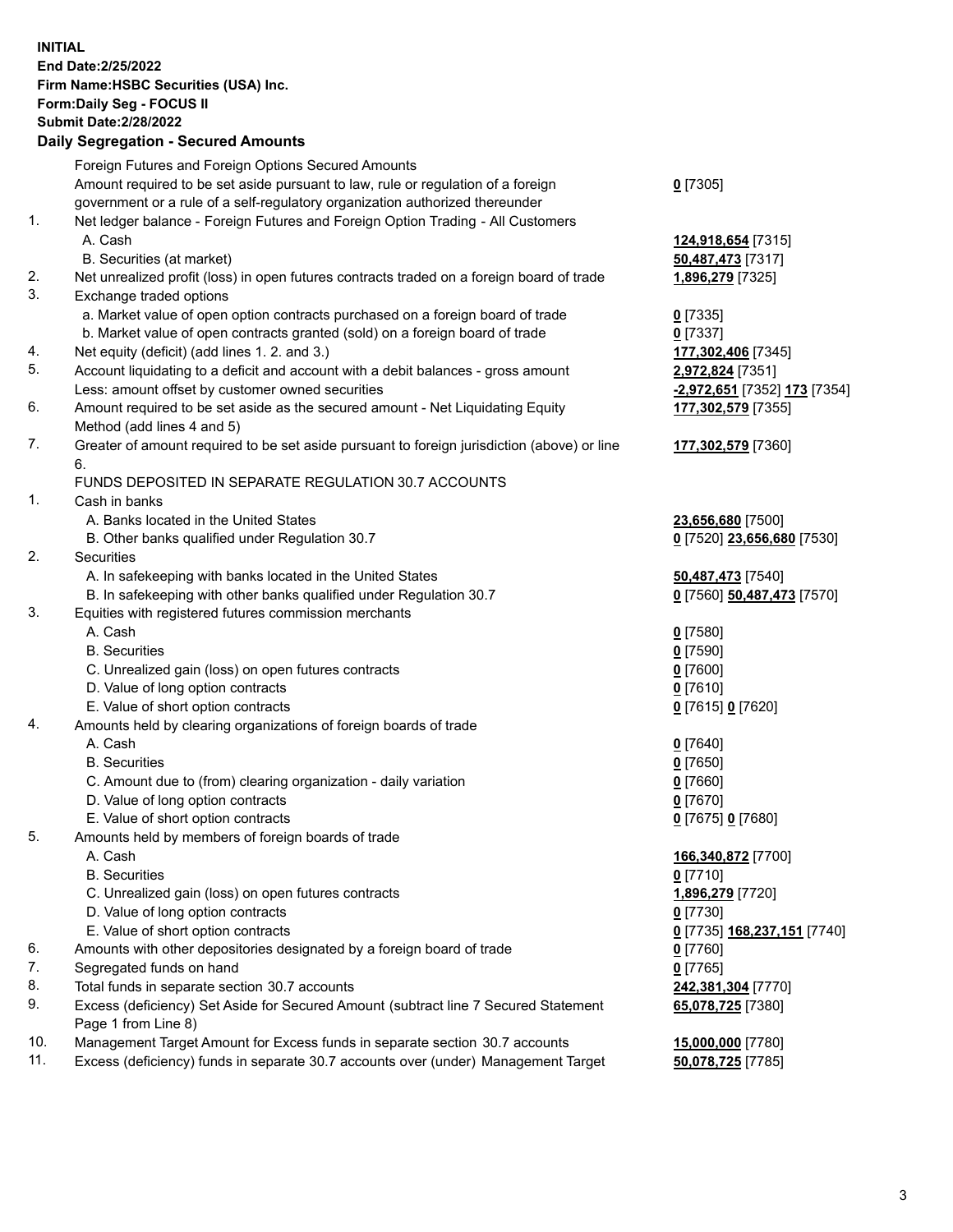**INITIAL End Date:2/25/2022 Firm Name:HSBC Securities (USA) Inc. Form:Daily Seg - FOCUS II Submit Date:2/28/2022 Daily Segregation - Segregation Statement** SEGREGATION REQUIREMENTS(Section 4d(2) of the CEAct) 1. Net ledger balance A. Cash **3,818,370,275** [7010] B. Securities (at market) **882,392,336** [7020] 2. Net unrealized profit (loss) in open futures contracts traded on a contract market **-1,269,541,892** [7030] 3. Exchange traded options A. Add market value of open option contracts purchased on a contract market **2,001,478,965** [7032] B. Deduct market value of open option contracts granted (sold) on a contract market **-311,156,986** [7033] 4. Net equity (deficit) (add lines 1, 2 and 3) **5,121,542,698** [7040] 5. Accounts liquidating to a deficit and accounts with debit balances - gross amount **151,530,491** [7045] Less: amount offset by customer securities **-151,525,697** [7047] **4,794** [7050] 6. Amount required to be segregated (add lines 4 and 5) **5,121,547,492** [7060] FUNDS IN SEGREGATED ACCOUNTS 7. Deposited in segregated funds bank accounts A. Cash **10,090,009** [7070] B. Securities representing investments of customers' funds (at market) **0** [7080] C. Securities held for particular customers or option customers in lieu of cash (at market) **80,801,835** [7090] 8. Margins on deposit with derivatives clearing organizations of contract markets A. Cash **2,517,217,984** [7100] B. Securities representing investments of customers' funds (at market) **44,857,274** [7110] C. Securities held for particular customers or option customers in lieu of cash (at market) **775,669,648** [7120] 9. Net settlement from (to) derivatives clearing organizations of contract markets **89,613,868** [7130] 10. Exchange traded options A. Value of open long option contracts **2,001,478,965** [7132] B. Value of open short option contracts **-311,156,986** [7133] 11. Net equities with other FCMs A. Net liquidating equity **283,057** [7140] B. Securities representing investments of customers' funds (at market) **0** [7160] C. Securities held for particular customers or option customers in lieu of cash (at market) **24,070,312** [7170] 12. Segregated funds on hand **1,850,541** [7150] 13. Total amount in segregation (add lines 7 through 12) **5,234,776,507** [7180] 14. Excess (deficiency) funds in segregation (subtract line 6 from line 13) **113,229,015** [7190] 15. Management Target Amount for Excess funds in segregation **103,000,000** [7194] 16. Excess (deficiency) funds in segregation over (under) Management Target Amount **10,229,015** [7198]

Excess